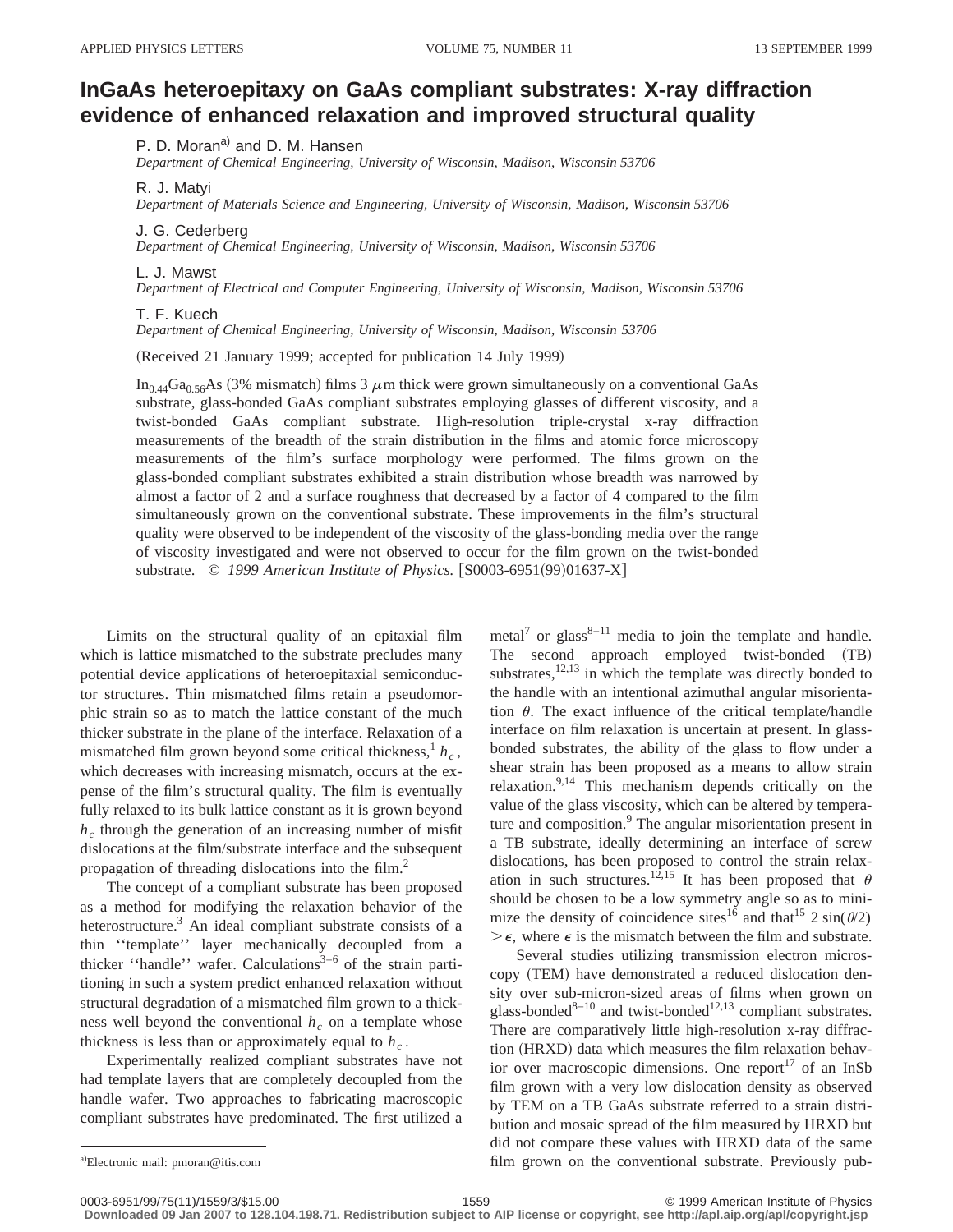lished HRXD data from films grown beyond their critical thickness on the other types of compliant substrates have been interpreted in some studies as showing that the films retained more strain<sup>7,18</sup> and, in other annealing studies, less strain, $8,9$  than films grown directly on conventional substrates. Increases in the breadth of the films' diffraction peak were observed to accompany relaxation on compliant substrates in these studies, indicating a potential degradation in the film's structural quality that further complicates interpretation of the data.

It is difficult to draw general conclusions as to the factors that determine the effect of substrate compliance through comparison of these previously reported results. Films of different degrees of mismatch were grown on compliant substrates that differ both in the thickness of the template layer and the type of bonding media employed. HRXD data measuring the effect of substrate compliance on the macroscopic scale are sparse and indicate that relaxation on a compliant substrate, if it occurs, may result in structural degradation of the film.

The present work compares the macroscopic relaxation behavior of  $In_xGa_{1-x}As$  films grown simultaneously on GaAs-based compliant substrates and on conventional substrates. The template layer thickness and growth conditions are kept constant while the type of bonding media employed in the compliant substrate is varied. The heterostructure studied is one in which the film mismatch and thickness result in a highly relaxed film when grown on both a conventional and compliant substrate. Differences between the films are investigated by comparing peak breadths in two-dimensional HRXD data and surface morphology by atomic force micros $copy (AFM).$ 

The compliant substrates consisted of a 10 nm GaAs growth template bonded to a GaAs handle wafer fabricated through a process reported elsewhere.<sup>11</sup> Three compliant substrates were studied: a twist-bonded substrate with  $\theta$  $\sim$  12°, and two glass-bonded substrates employing either 10 mol %  $B_2O_3$  or 30 mol %  $B_2O_3$  borosilicate glass. An extrapolation of existing viscosity data for borosilicate glasses<sup>19</sup> gives rise to an estimate that the viscosity of the 10 mol % glass is  $\sim 10^{17}$  P at 650 °C and that of the 30 mol % glass to be  $\sim 10^{12}$  P. The results of simultaneous growth on these compliant substrates can, therefore, contrast the effects induced by a  $\theta$ =12° twist-bonded interface, the presence of a glass-bonded interface, and any effects due to a difference in glass viscosity of  $\sim$  5 orders of magnitude.

 $In<sub>0.44</sub>Ga<sub>0.56</sub>As$  (3.0% mismatch) films were simultaneously grown on a conventional substrate and these compliant substrates in a horizontal metal–organic vapor-phase epitaxy (MOVPE) reactor at 78 Torr and  $650^{\circ}$ C. The films were grown at 50 nm/min to a thickness of  $3 \pm 0.3 \mu$ m. X-ray diffraction analyses of the films employed a Bede  $D<sup>3</sup>$  diffractometer and  $Cu K\alpha$  radiation. The beam was conditioned by a four-bounce Si (220) monochromator before impinging on the sample and defined by a four-bounce  $Si (111)$ -grooved crystal after diffracting from the sample. The area of the sample probed by the x-ray beam was approximately 1 cm by 1 mm. The use of this triple-crystal diffractometer  $(TCD)$ allows the region of reciprocal space in the vicinity of the 004 points of the film and substrate to be mapped in two



FIG. 1. Diffraction spectra along  $q_{\parallel}$  from the In<sub>0.44</sub>Ga<sub>0.56</sub>As (3% mismatch) films demonstrate that the breadth of the strain distribution in films grown on glass-bonded compliant substrates is significantly narrower than in the film grown on the conventional substrate.

dimensions of reciprocal space. The direction parallel to the 004 diffraction vector is denoted by  $q_{\parallel}$ , and that perpendicular to the 004 diffraction vector is  $q_{\perp}$ . The intensity distribution along  $q_{\parallel}$  ( $q_{\perp}$ ) measures the lattice constant in the  $[001]$  direction (angular misorientation in the  $[110]$  direction) so that the peak breadth along  $q_{\parallel}(q_{\perp})$  is a measure of the strain distribution (mosaic spread) present in the film. The strain distribution in the film is measured independent of the film's misorientation and mosaic spread by investigating the distribution of intensity along  $q_{\parallel}$  after it has been integrated over the  $q_{\perp}$  direction of reciprocal space. The large vertical divergence of a TCD in the third dimension of reciprocal space ( $\sim 0.5^{\circ}$ ) can effect the shape of profiles in the  $q_{\perp}$  direction of reciprocal space for samples with a mosaic spread larger than  $0.5^{\circ}$ ,<sup>20</sup> but has a negligible effect on peak widths recorded along  $q_{\parallel}$  for samples whose mosaic spread is less than 0.5° due to the independence of the out-of-plane resolution function and scattering angle in the plane of the diffractometer.<sup>21</sup>

Figure 1 shows the distribution of diffracted intensity along  $q_{\parallel}$  from the 3% mismatched In<sub>0.44</sub>Ga<sub>0.56</sub>As films. Growth on high- and low-viscosity glass-bonded compliant substrates led to a film with a strain distribution resulting in a diffraction peak having a full width at half maximum  $(FWHM)=160$  arcsec, significantly narrower than the  $FWHM = 280$  arcsec of that due to the strain distribution seen in the growth on the conventional substrate. Growth on the 12° TB compliant substrate resulted in a film strain distribution with a FWHM=540 arcsec significantly broader than that observed in the growth on the conventional substrate.

The use of a TCD to measure the strain distribution along  $q_{\parallel}$  resulted in the simultaneous collection of data on the films' degree of misorientation in the  $[110]$  direction lying in the plane of the diffractometer  $(q_+)$ . Observation of a tilt between the mechanical handle wafer and films grown on compliant substrates  $(<0.1^{\circ})$  was consistent with the expected difference in the surface normal of the two nominally  $(001)$  wafers bonded to fabricate the substrate. The tilt's impact on the measured strain distribution along  $q_{\parallel}$  after integration along  $q_{\perp}$  is negligible. No attempt was made to probe the anisotropy in mosaic distribution in a single sample along two perpendicular  $[110]$  directions in the plane of the interface. However, differences between the mosaic spread of

**Downloaded 09 Jan 2007 to 128.104.198.71. Redistribution subject to AIP license or copyright, see http://apl.aip.org/apl/copyright.jsp**